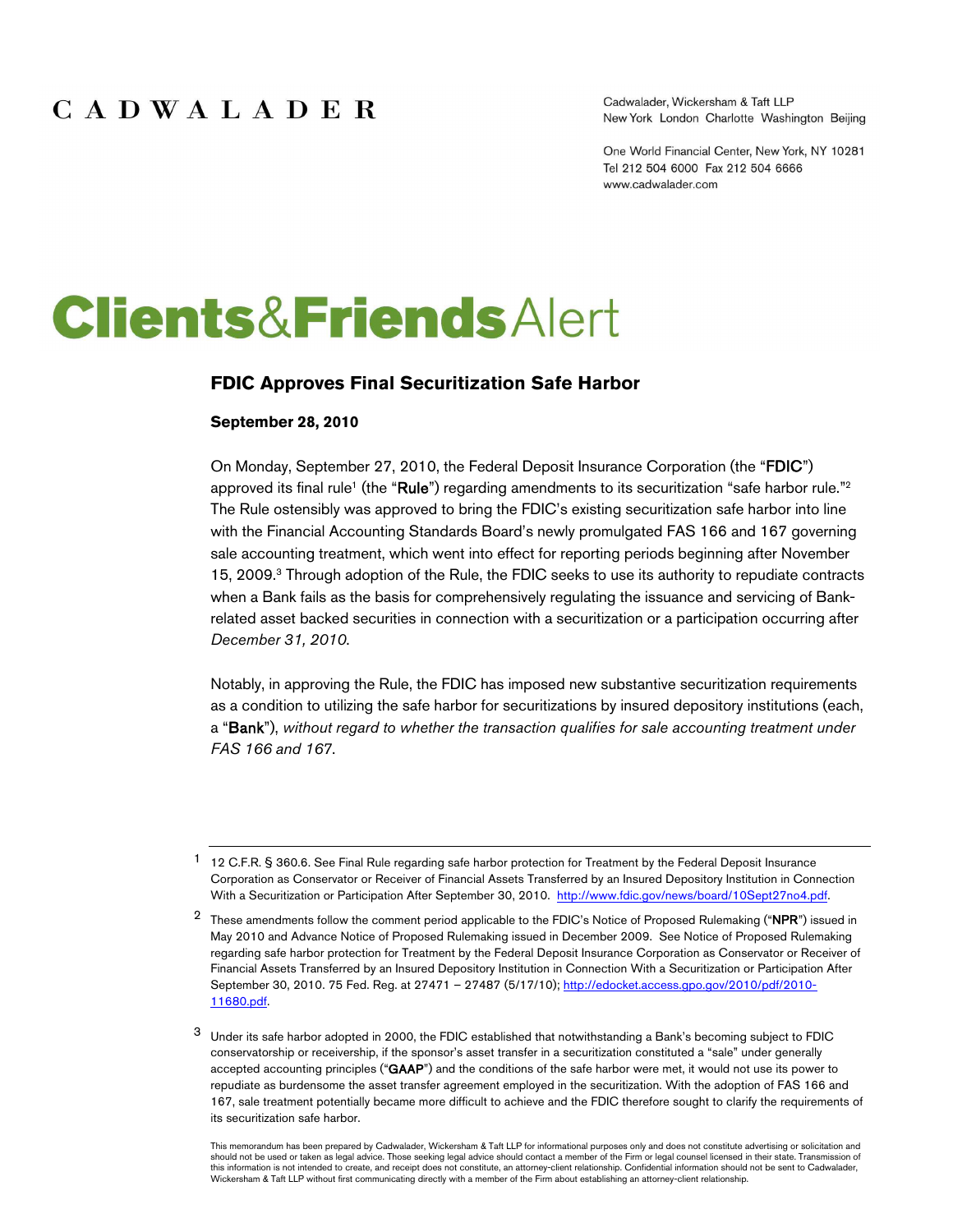# CADWALADER

## **Clients&FriendsAlert**

The Rule clarifies that, when acting as conservator or receiver, the FDIC would consent to the making of required payments of principal and interest and other amounts due on securitized obligations, and to certain servicing activity, during the statutory stay period.<sup>4</sup> It also sets forth conditions that would allow creditors expedited access to their collateral for securitizations that fail to meet the new accounting standards for off-balance sheet (sale) treatment but otherwise meet the requirements of the Rule.<sup>5</sup>

In order to get the benefit of the safe harbor under the Rule, securitizations must satisfy, among other things:

- new risk retention requirements; and
- increased disclosure and reporting requirements that generally satisfy the requirements of Regulation AB and apply to both registered securitizations and private placements (whether they are traditional private placements or sales pursuant to Rule 144A or Regulation D under the Securities Act of 1933)<sup>6</sup>.

In addition, the Rule also imposes significant additional conditions that must be satisfied with respect to residential mortgage-backed securitizations by Banks. Included among these are:

- 5% reserve for representations and warranties breach repurchase obligations;
- limitation of up to 6 credit tranches;
- no external credit support at pool level;

<sup>&</sup>lt;sup>4</sup> The "statutory stay period" refers to the period after which the FDIC is appointed as conservator (45 days) or receiver (90 days) during which the FDIC's consent must be obtained for a secured creditor to exercise remedies with respect to its collateral. See Federal Deposit Insurance Act, 12 U.S.C. § 1821(e)(13)(C).

<sup>&</sup>lt;sup>5</sup> The Rule clarifies that "the conservator or receiver cannot use its statutory power to repudiate or disaffirm contracts to avoid a legally enforceable and perfected security interest in transferred financial assets". This provision applies if the securitization fails to meet the conditions for sale accounting treatment as long as the securitization otherwise meets the requirement of the Rule. The Rule clarifies that prior to any monetary default or repudiation, the FDIC as conservator or receiver would consent to the making of required payments of principal and interest and other amounts due on the securitized obligations, and to certain servicing activity, during the statutory stay period. In addition, if the FDIC decides to repudiate the securitization transaction, the payment of repudiation damages in an amount equal to the par value of the outstanding obligations on the date of receivership, less any payments of principal received by investors through the date of repudiation, plus unpaid, accrued interest through the date of repudiation in accordance with the contract documents to the extent actually received through payments on the financial assets received through the date of repudiation, will discharge the lien on the securitization assets. See 12 C.F.R. §§ 360.6(d)(4) and (e).

<sup>6</sup> Under the SEC's current proposal to amend Regulation AB, the Regulation AB disclosure requirements would not apply to non-registered securitizations that do not rely upon Rule 144A or Regulation D. See our Clients & Friends Memo dated April 20, 2010 entitled "SEC Proposes Significant Enhancements to Regulation of Asset-Backed Securities"; http://www.cadwalader.com/assets/client\_friend/042010SEC\_Enhancements.pdf.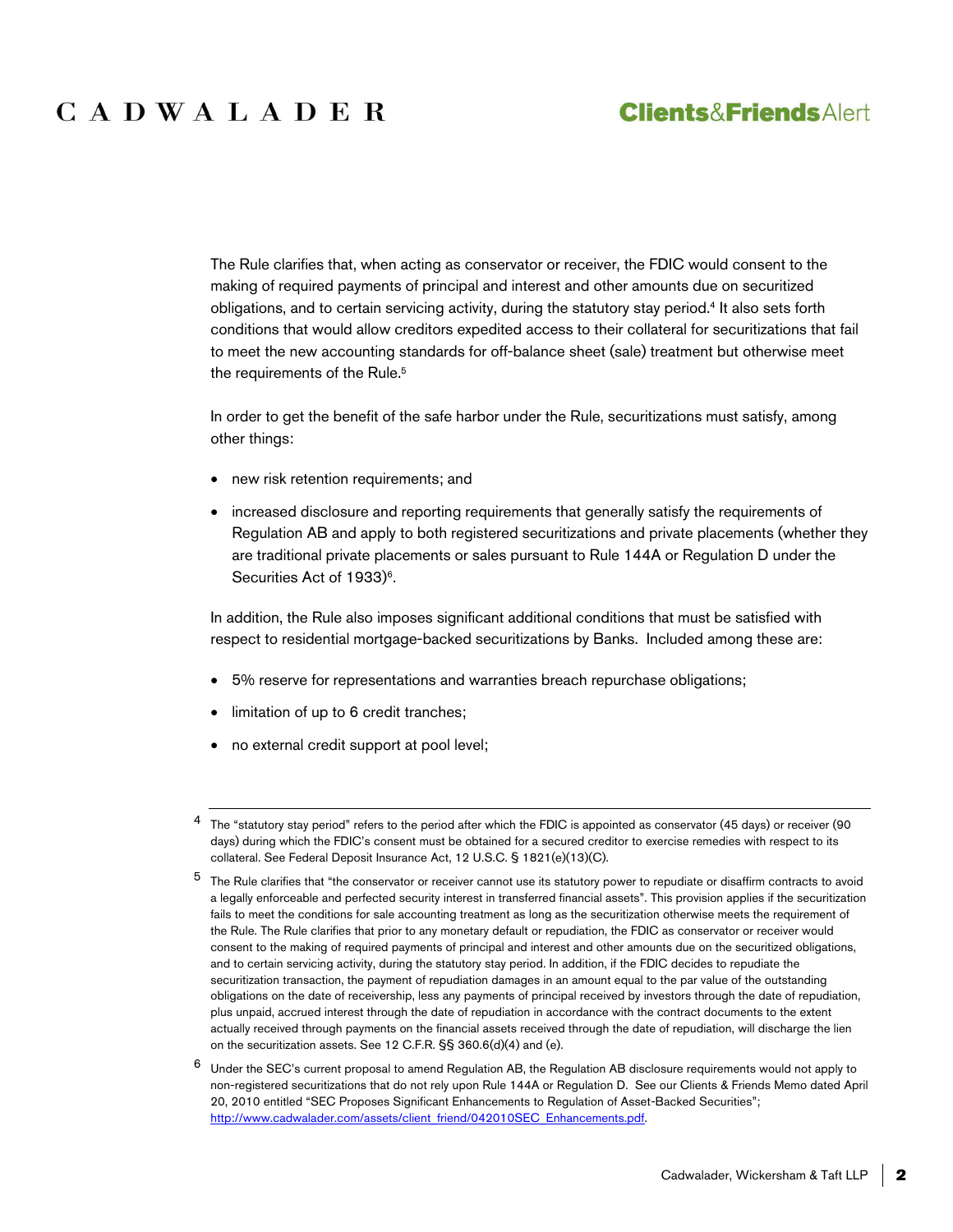# CADWALADER

## **Clients&FriendsAlert**

- compensation hold-back for rating agencies;
- third party due diligence report on compliance with applicable legal standards for origination of loans, including that loans were underwritten at the fully indexed rate relying on documented income.

The substance of the Rule is in large part unchanged from the proposal set forth in the NPR. Certain of the changes include:

- shifting the transition safe harbor period end date from September 30, 2010 to December 31, 2010<sup>7</sup> ;
- $\bullet$  the adoption of an "auto-conform" provision<sup>8</sup>, which will automatically conform the requirements of the safe harbor to the risk retention rules that are finalized on an interagency basis under the Dodd-Frank Act, upon the effective date of such rules;
- the apparent grandfathering of (i) revolving trusts or master trusts (e.g., credit card master trusts) issued on or before September 27, 2010 and (ii) obligations issued under open commitments (e.g., conduits) up to the maximum amount of such commitments as of September 27, 2010 if one or more obligations were issued on or before December 31, 2010; and
- certain clarifying changes based, in part, upon comments to the NPR.

As was the case under the NPR, the Rule will only affect securitizations involving transfers of financial assets by Banks, *but not by Bank affiliates,* to the extent that such affiliate transfers constitute sales under GAAP or if the assets of such affiliate are not consolidated into the balance sheet of the Bank.

In addition, with respect to transactions that qualify as legal and accounting true sales, the FDIC's repudiation power does not enable the conservator or receiver to recover financial assets previously sold for fair value. The repudiation power, as the FDIC acknowledges<sup>9</sup>, is not an avoiding power that enables the receiver or the conservator to recover assets previously sold and no longer reflected on the books and records of the Bank. Instead, the repudiation power authorizes the

<sup>7</sup> With respect to a securitization or participation transaction that occurred on or before December 31, 2010, as long as such transaction complied with sale accounting treatment in effect prior to November 15, 2009 and the FDIC's safe harbor rule adopted in 2000, such transaction would be grandfathered under the Rule.

<sup>8</sup> In order to assure consistency between the Rule and these required interagency regulations, the Rule provides that upon the effective date of final regulations required by Section 941(b) of the Dodd-Frank Act, such final regulations shall exclusively govern the requirement to retain an economic interest in a portion of the credit risk of the financial assets under the Rule.

<sup>9</sup> Rule at 3.